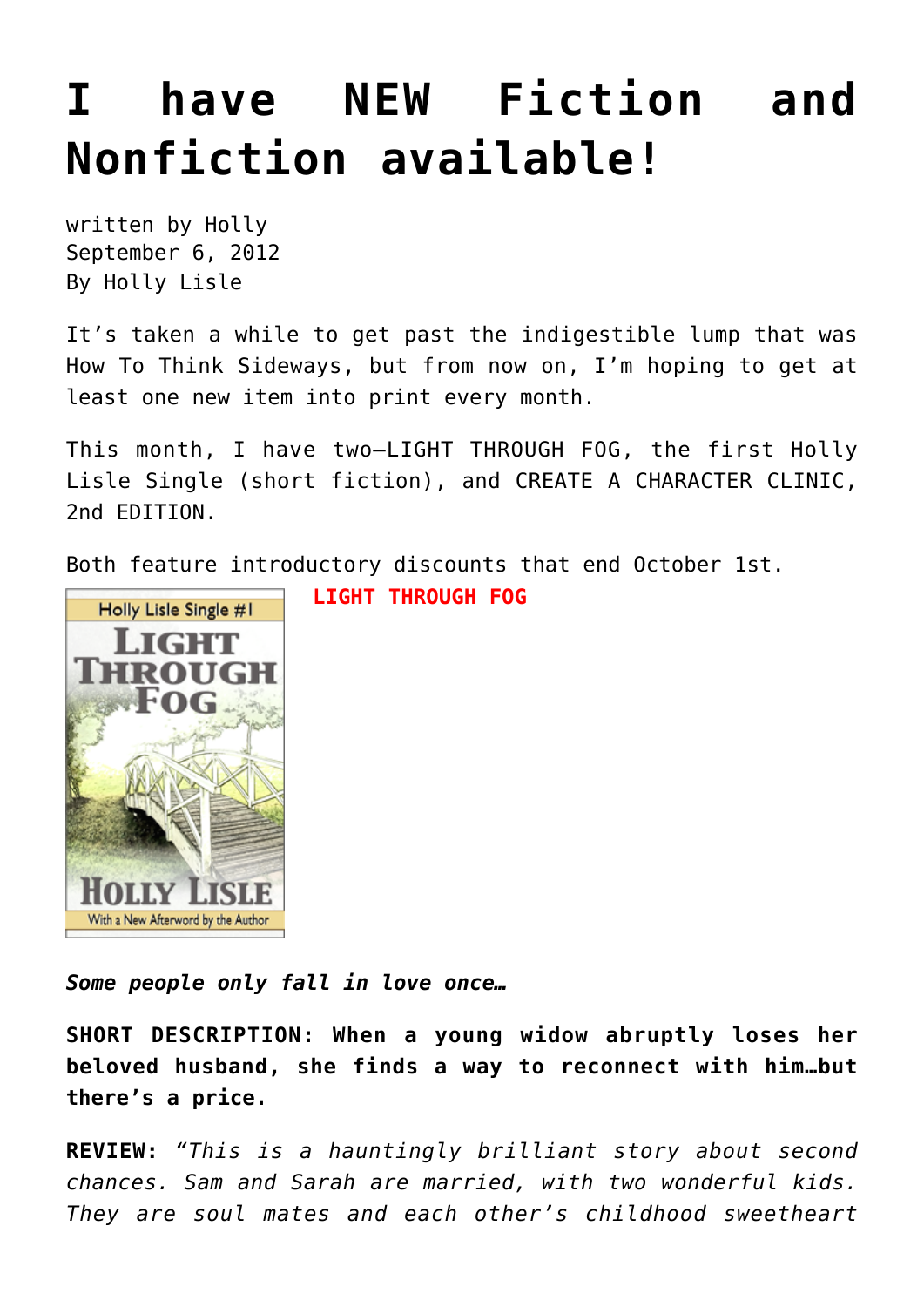*until Sam is killed in a car accident. Sarah is devastated and bereft. In a moment of peace after the funeral Sarah retreats to a tiny island on their property where they had built a whimsical adult tree house together. Sarah plans to spread Sam's ashes – a promise they had made to one another. As a fog rolls in she hears a voice and then a figure emerges from the mist – Sam. Whether dreaming, or going crazy or not Sarah embraces a last opportunity for a goodbye she never had the chance to say…"* **— SciFiGuy.ca**

## **99¢ until OCTOBER 1st. Save \$1.00**

PARANORMAL FANTASY NOVELETTE: 7600 words Includes a new afterword by the author. Reprint: First published in *The Mammoth Book of Paranormal Romance*, edited by Trisha Telep

- [MY Shop](http://howtothinksideways.com/light-through-fog-holly-lisle-singles-1/) (PDF, Kindle, and Epub formats all at once)
- [Amazon for KINDLE](http://www.amazon.com/dp/B0096F4HY0)
- [Barnes and Noble for NOOK](http://www.barnesandnoble.com/w/light-through-fog-holly-lisle/1112755559?ean=2940015125344)

### **About Holly Lisle Singles:**

Along with novels, I write short fiction. Like my novels, my short work comes in all genres, in many styles, and is about all sorts of subject matter. If this is your first experience with my work, there's a LOT more out there already.

With Holly Lisle Singles, I'm both reprinting out-of-print work and writing new stories, trying out new characters (or revisiting old ones), and exploring new genres and voices. I figure it's a good way for folks who have never read anything by me to try out my work. Besides, short fiction is fun to write.

So with every Single, you'll be getting something different. If you find something you love, or meet a character you would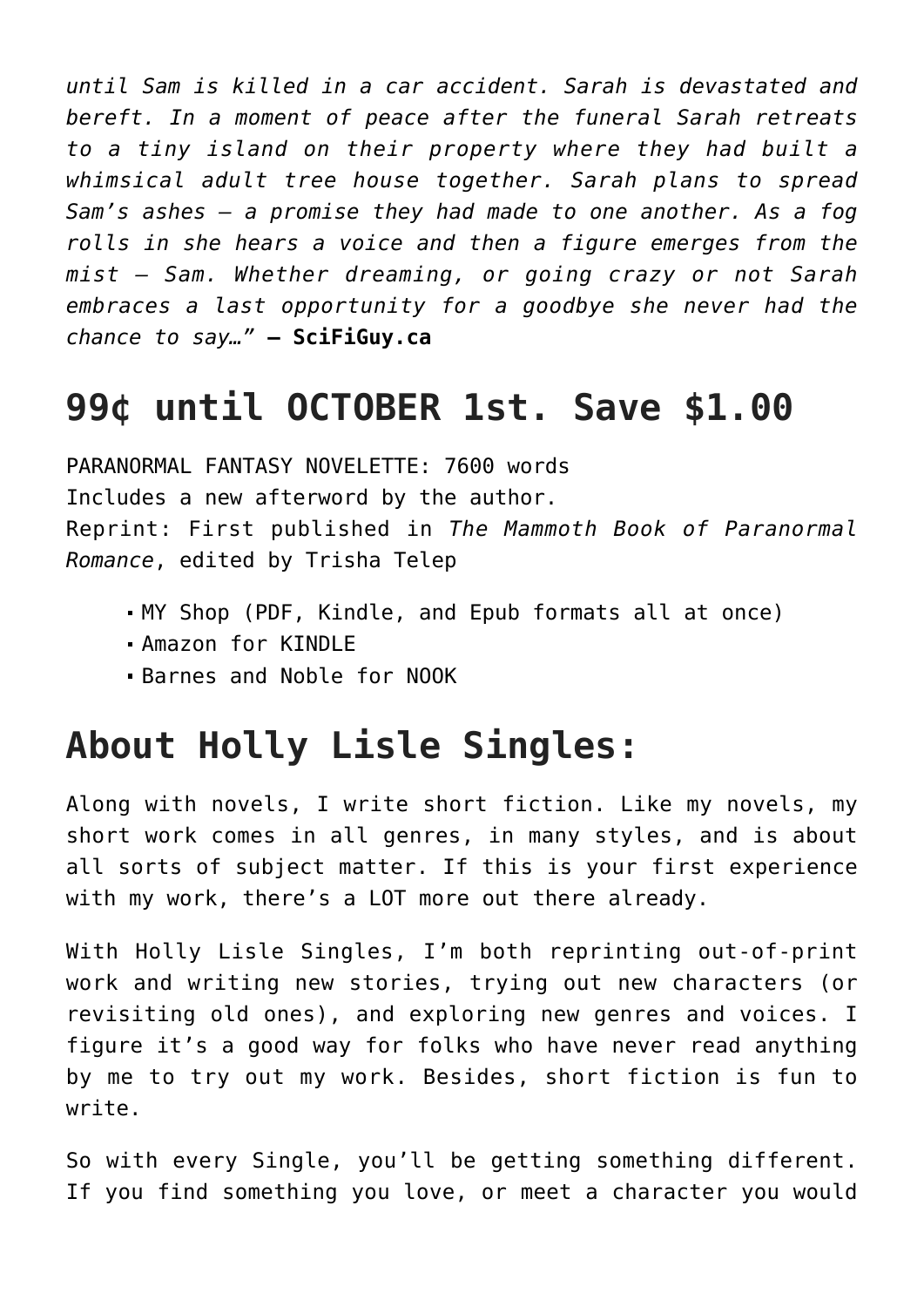love to see more of, TELL me. Post comments and requests here, or go to my site and send me a message via SUPPORT. I listen.



#### **CREATE A CHARACTER CLINIC, Second Edition**

You can create and write characters who live and breathe on the page; who capture the attention of readers, agents, and editors; who drive your story from a compelling start to a captivating ending.

It's not a trick, it's not some gift of the Fiction Fairy bestowed on only a few. You have everything you need within you to start creating brilliant characters today. Today? Yes.

**If you jumpstart with the Shadow Room exercise, you can know enough about your first new, compelling character to start writing about him…in about 15 minutes.**

My system is simple, and step-by-step. I break character development down into techniques you can start following immediately. I'll show you what I do, and then take you through doing it yourself.

### **COURSE INCLUDES WORKSHEETS, WORKSHEET DEMOS, PRINTABLE CHARTS, and A WRITING EXERCISE MP3**

And I keep it short—you shouldn't have to wade through tons of words to find the few kernels of useful knowledge that you can start applying to your own work.

You can get your copy from:

**[My Shop](http://howtothinksideways.com/create-a-character-clinic/)** (includes PDF, Kindle, and ePub versions in one